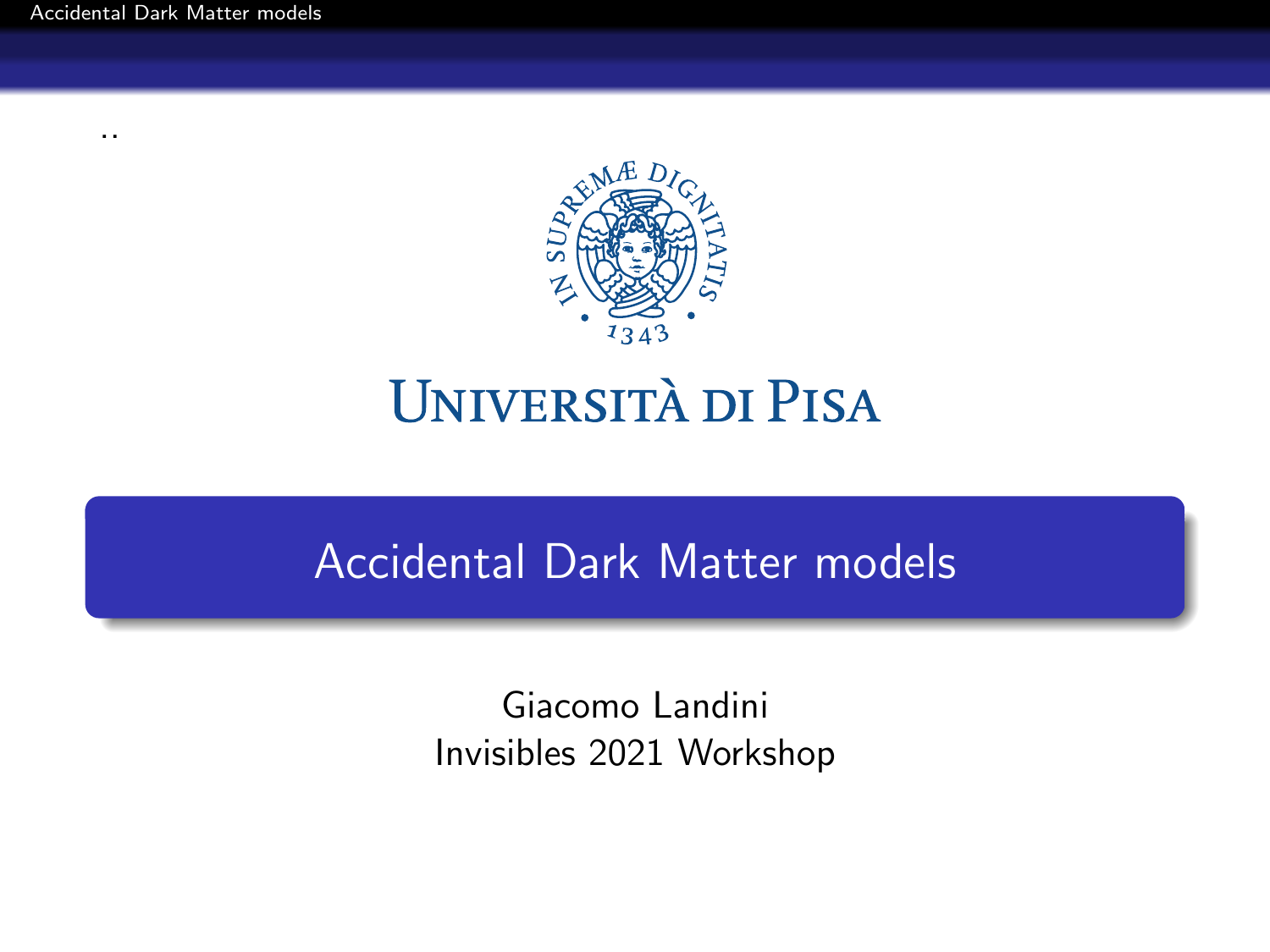### **Overview**

Astrophysical and cosmological evidence for DM :  $\Omega_{DM} \approx 0.26$ 



### DM properties **O** neutral **•** stable (or  $\tau_{DM} \gg t_{\text{U}}$ )  $\bullet$  cold o weakly interacting with the Standard model particles

None of the Standard Model particles is a good DM candidate: physics Beyond the Standard Model is required!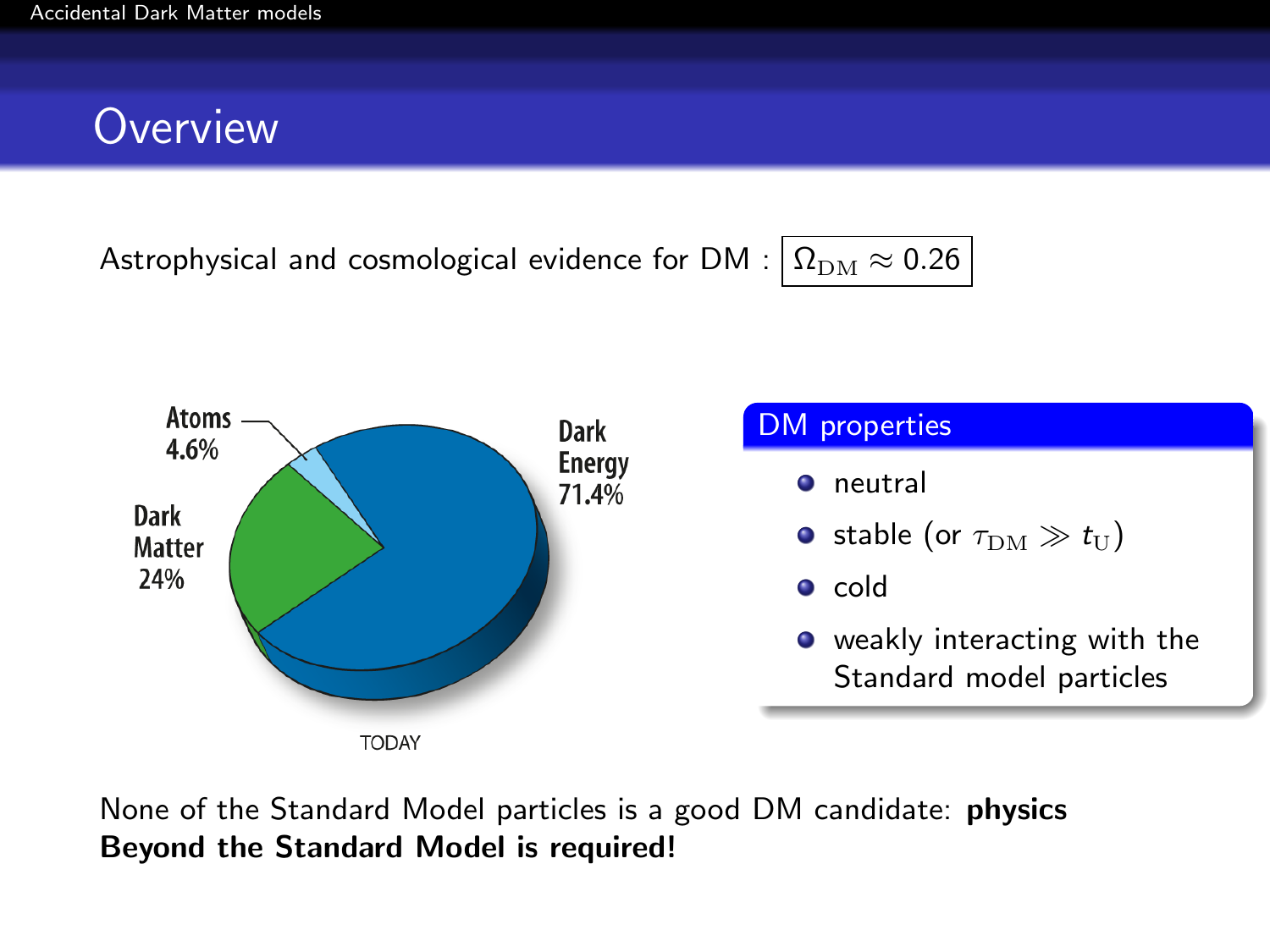### Accidental symmetries and DM stability

- The proton is stable or very long-lived:  $\tau_{\rho} > 10^{34}$  years
- Consequence of the *accidental* baryon number symmetry of the renormalizable SM Lagrangian  $\,\mathrm{U(1)}_B:\,q\to e^{i\theta}q$
- $\mathop{\rm {}U}(1)_B$  broken by dimension-6 operators:  $\tau_{\rho}\sim \Lambda_{\rm UV}^4/m_{\rho}^5$

#### Accidental DM models

Can DM be accidentally stable as the proton?

 $\bullet$  dark sector: confining and/or spontaneously broken dark gauge theory

#### ⇓

- set of accidental global symmetries of the action up to dimension  $d \geq 4$ ( $U(1)$  numbers, discrete  $Z_2$  group parities/charge conjugations...)
	- $\Rightarrow$  DM is the lightest state with non-trivial transformation properties

#### ⇓

**• Higher dimensional operators can break the accidental symmetries but are** suppressed by powers of  $\Lambda_{\text{UV}} \Rightarrow \tau_{\text{DM}} \gg t_{\text{U}}$ .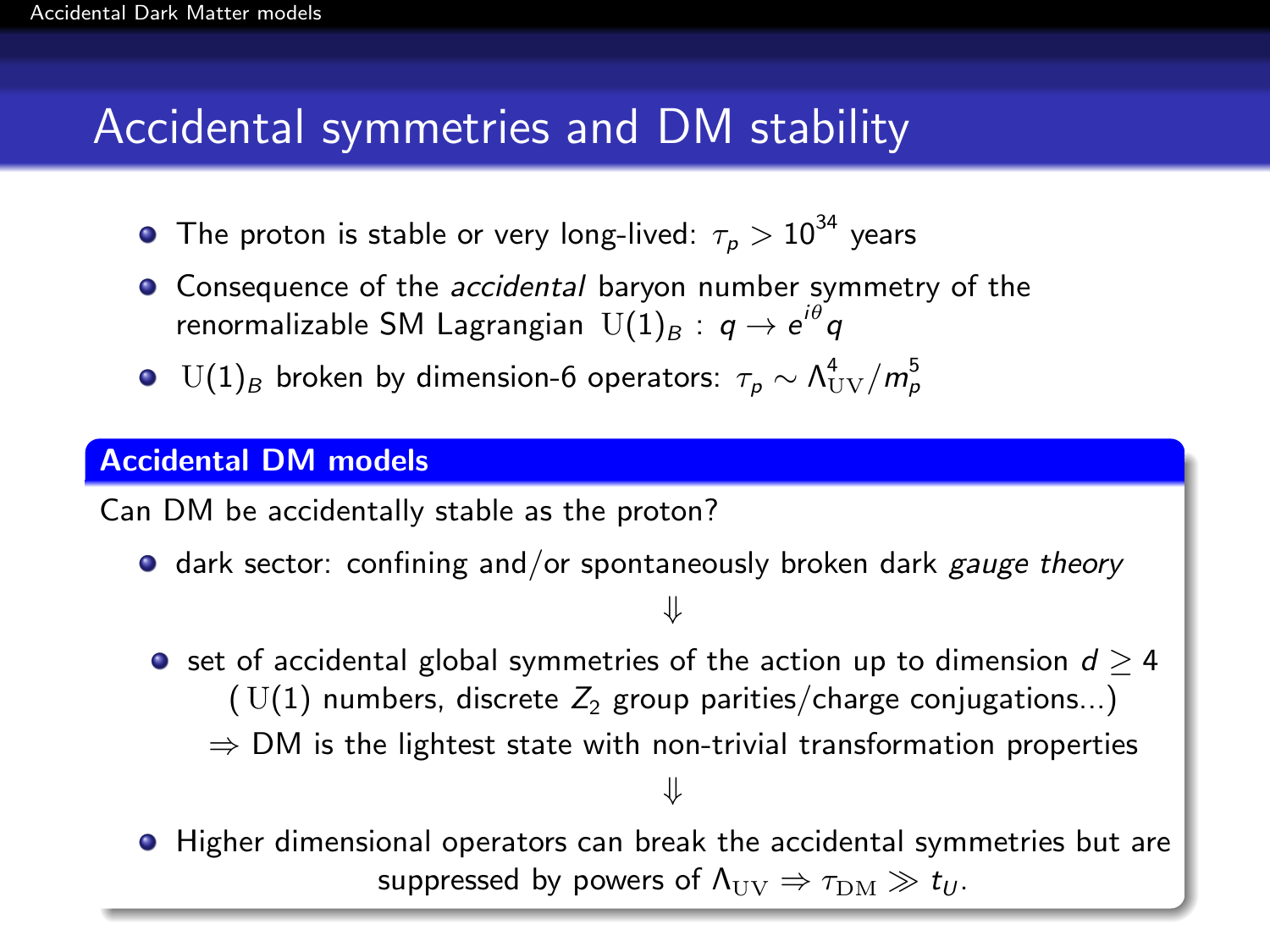### Gravitational vector DM in  $SO(N)$  gauge theory

- $\bullet$  Pure  $SO(N)$  gauge theory coupled to gravity;
- $\bullet$  Accidental Z<sub>2</sub> group parity (O-parity):  $\mathcal{G}_{ii} \rightarrow (-1)^{\delta_{1i} + \delta_{1j}} \mathcal{G}_{ii}$ ;
- $\bullet$  Special glueballs odd under O-parity decay only through dimension-N operators  $\Rightarrow$  they are long lived if  $M_{OR} \leq 10^{14}$  GeV for  $N = 10$ ;

DM is produced via gravitational freeze-in



Gravitational vector DM SO(10)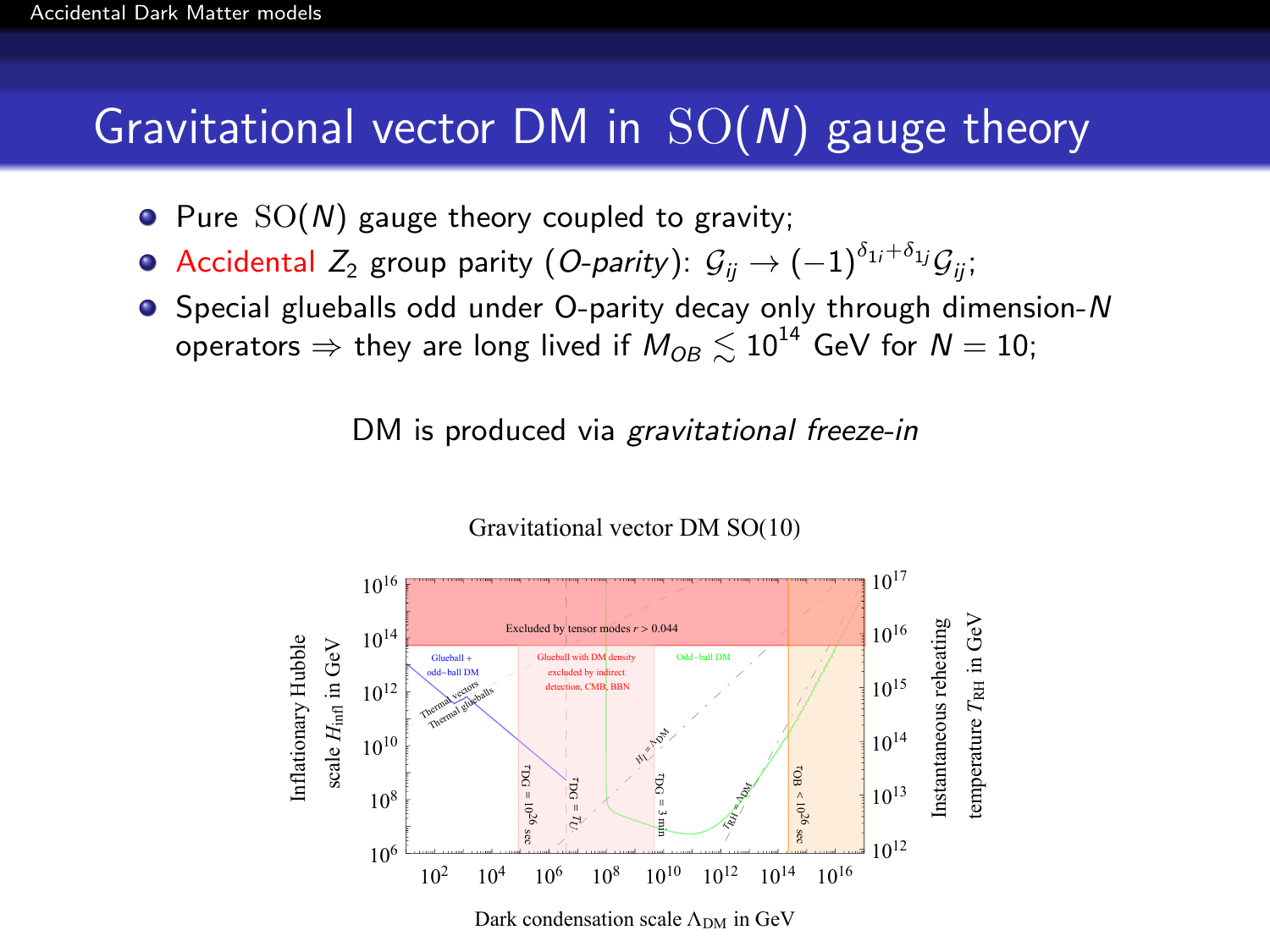## Axion DM in  $SU(N) \rightarrow SO(N)$  gauge theory

- $\bullet$  SU(N) gauge group with a scalar in the symmetric representation  $+$ heavy fermions provide an accidental  $\mathrm{U}(1)_{\text{PQ}}$  symmetry, automatically preserved by higher-order operators up to dimension  $N$ ;
- $\mathrm{SU}(N)\otimes\,\mathrm{U}(1)_{\mathrm{PQ}}\to\,\mathrm{SO}(N)$  by scalar vev at  $f_\mathsf{a}$  ;
- $\bullet$  extra accidental  $Z_2$  group parity preserved by  $SO(N)$  dynamics (O-parity)

Multicomponent DM: *axions*  $(\mathsf{VRM}) + Z_2$ -odd bound (freeze out/freeze-in)